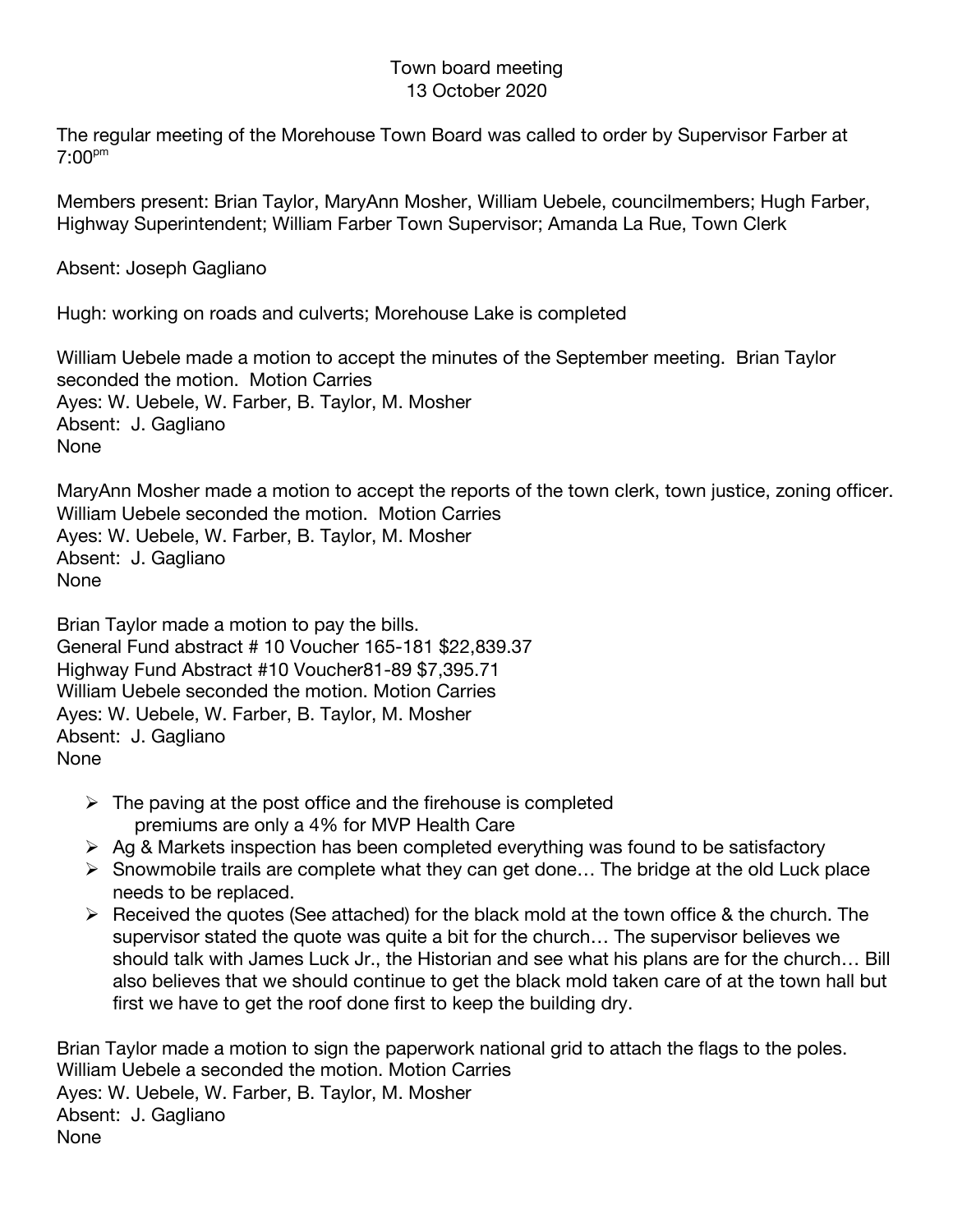William Uebele a made a motion to renew the postal agreement from 1 July 2021 to 30 June 2026. MaryAnn Mosher seconded the motion. Motion Carries Ayes: W. Uebele, W. Farber, B. Taylor, M. Mosher Absent: J. Gagliano None

Brian Taylor made a motion to place the Veterans Ad in Hamilton County Express. William Uebele seconded the motion. Motion Carries Ayes: W. Uebele, W. Farber, B. Taylor, M. Mosher Absent: J. Gagliano None

The new fiber is installed at the recreation Center

William Uebele asked about the snowmobile that was discussed last year to purchase…The Supervisor said that he will look into new snowmobiles…..

Supervisor went through the budget …..

- $\triangleright$  The supervisor stated there will be no raises for the 2021 budget year. He left the budget basically identical to the 2020 budget with a few minor changes…
- $\triangleright$  The 2021 budget will be up approximately 1.4%
- $\triangleright$  William Uebele asked about getting the Highway Superintendent a raise as he didn't get his full raise last year, but his men got 2 raises last year …Hugh stated he didn't feel it right that he should get a raise if no one else was getting a raise… The board said the decision was his and Hugh declined his raise

William Uebele made a motion to hold the Town Board meeting and a public hearing on the 2021 budget to

5 November 2020. Brian Taylor seconded the motion. Motion Carries Ayes: W. Uebele, W. Farber, B. Taylor, M. Mosher Absent: J. Gagliano None

Brian Taylor made a motion to hold a Public Hearing on the 2021 Town Budget at  $7:00<sup>pm</sup> 5$ November 2021 at 7:00 PM. William Uebele seconded the motion. Motion Carries Ayes: W. Uebele, W. Farber, B. Taylor, M. Mosher Absent: J. Gagliano None

Brian Taylor made a motion to adjourn the meeting. William Uebele a seconded the motion. Motion **Carries** Ayes: W. Uebele, W. Farber, B. Taylor, M. Mosher Absent: J. Gagliano None

Respectfully submitted,